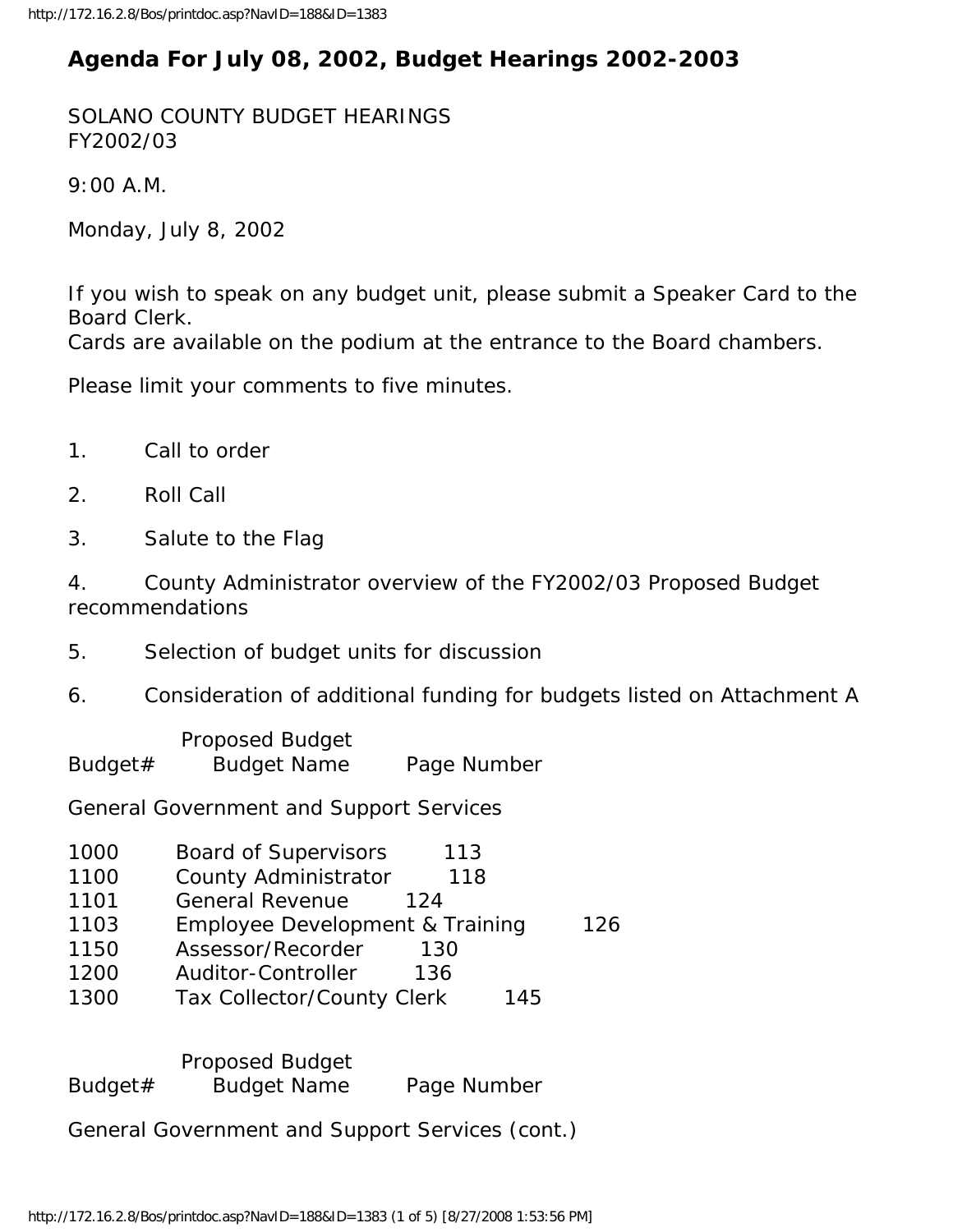| 1350                     | Treasurer<br>153                                                |
|--------------------------|-----------------------------------------------------------------|
| 1400                     | <b>County Counsel</b><br>159                                    |
| 1500                     | Human Resources<br>164                                          |
| 1550                     | Registrar of Voters<br>169                                      |
| 1642                     | <b>Property Management</b><br>176                               |
| 3001                     | General Services Special Revenue Fund<br>180                    |
| 1700                     | Capital Outlay<br>-- 182                                        |
| 1800                     | Fairfield Downtown Project<br>188                               |
| 1760                     | <b>Public Facilities Fees</b><br>190                            |
| 8012                     | Juvenile Hall Capital Projects<br>193                           |
| 1750                     | Promotion<br>195                                                |
| 1117                     | <b>General Services</b><br>197                                  |
|                          |                                                                 |
| 1903                     | <b>General Expenditures</b><br>207                              |
| 1904                     | Surveyor/Engineer<br>209                                        |
| 1905                     | County-wide Cost Allocation Plan (A-87 - Offset)<br>211         |
| 1906                     | <b>General Fund Other-Debt Service</b><br>212                   |
| 1950                     | Survey Monument<br>213                                          |
| <b>Public Protection</b> |                                                                 |
| 2400                     | Grand Jury<br>215                                               |
| 2005                     | Law Library 217                                                 |
| 4100                     | DA Asset Forfeiture Fund<br>219                                 |
| 3490                     | Substance Abuse & Crime Prevention - Prop 36<br>222             |
| 2480                     | 225                                                             |
|                          | Department of Child Support Services                            |
| 6500                     | <b>District Attorney</b><br>231                                 |
| 6530                     | <b>Public Defender</b><br>237                                   |
| 6540                     | <b>Conflict Public Defender</b><br>243                          |
| 6730                     | Other Public Defense<br>248                                     |
| 6800                     | California Medical Facility (CMF) Cases<br>250                  |
| 6820                     | Drug Court - Tobacco (Solano County Consolidated Courts)<br>252 |
| 4110                     | <b>Civil Processing Fees</b><br>254                             |
| 4120                     | <b>Sheriff Asset Seizure</b><br>256                             |
| 2540                     | Mentally III Offender Crime Reduction Program (MIOCR)<br>257    |
| 3440                     | Local law Enforcement Block Grant (LLEBG)<br>262                |
| 3250                     | CAL-MMET<br>264                                                 |
| 4050                     | <b>Sheriff Special Revenue Fund</b><br>266                      |
| 6550                     | <b>Sheriff</b><br>270                                           |
| 4130                     | CJ Facility Temporary Construction Fund<br>283                  |
| 4140                     | <b>Courthouse Temporary Construction Fund</b><br>285            |
| 6650                     | Probation<br>287                                                |
|                          | <b>Proposed Budget</b>                                          |
| Budget#                  | <b>Budget Name</b><br>Page Number                               |
|                          | Public Protection (cont.)                                       |
| 2830                     | Agricultural Commissioner/Weights & Measures<br>295             |
|                          |                                                                 |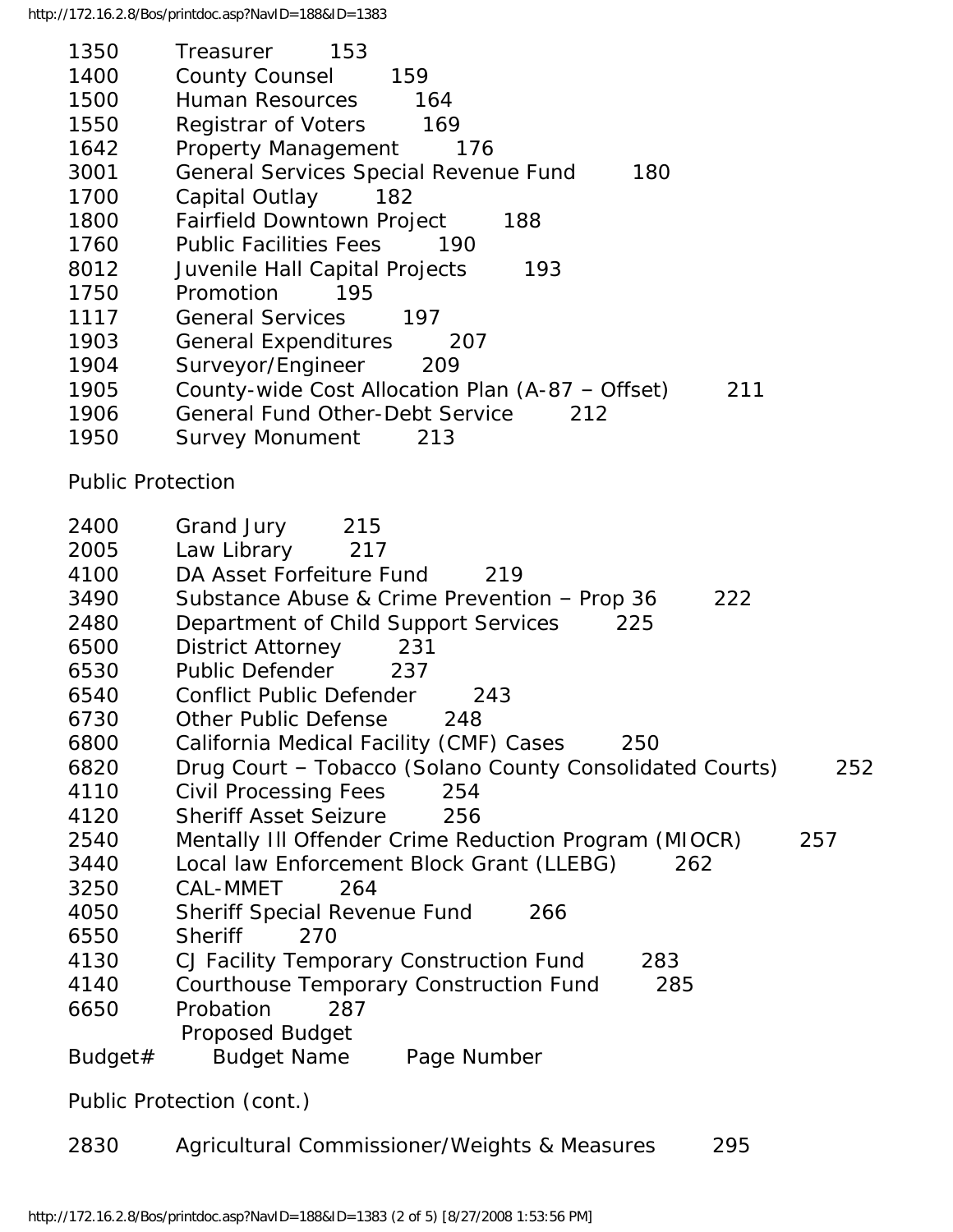| 2850<br>2902 | Animal Care Services<br>305<br>Coroner/Public Administrator<br>310 |
|--------------|--------------------------------------------------------------------|
| 2909         | Recorder<br>315                                                    |
| 2910         | <b>Environmental Management</b><br>323                             |
| 2930         | Local Agency Formation Commission (LAFCo)<br>342                   |
| 2940         | <b>Public Guardian</b><br>346                                      |
| 2903         | Fish and Wildlife Propagation Program<br>350                       |
| 8220         | Homeacres Loan Program<br>352                                      |
| 1515         | Housing Authority of Solano County<br>356                          |
| 4000         | Recorder/Micrographic<br>359                                       |
| 2380         | SE Vallejo Redevelopment Settlement<br>361                         |
|              | <b>Public Ways &amp; Facilities</b>                                |
| 3010         | Transportation<br>363                                              |
| 3020         | Public Works Improvements<br>369                                   |
|              | <b>Health &amp; Public Assistance</b>                              |
| 1530         | Children & Families Commission (Prop 10)<br>373                    |
| 2390         | <b>Tobacco Settlement</b><br>377                                   |
| 7935         | Rural Health Services 01/02<br>381                                 |
| 7940         | Rural Health Services 02/03<br>383                                 |
| 7500         | Health & Social Services (Department Summary)<br>385               |
| 7501         | Administration<br>393                                              |
| 7560         | Substance Abuse<br>399                                             |
| 7580         | <b>Family Health Services</b><br>403                               |
| 7598         | Mental Health Managed Care Service<br>407                          |
| 7599         | <b>Medical Services</b><br>410                                     |
| 7700         | Mental Health 413                                                  |
| 7800         | <b>Public Health</b><br>422                                        |
| 7570         | <b>Employment Services</b><br>431                                  |
| 7600         | <b>Adult &amp; Child Services</b><br>438                           |
| 7650         | <b>Eligibility Services</b><br>447                                 |
| 7900         | Assistance Programs<br>454                                         |
| 7950         | <b>Tobacco Prevention &amp; Education</b><br>458                   |
| 5460         | Indigent Burial (Vets Cem Care)<br>461                             |
| 5800         | <b>Veterans Services</b><br>463                                    |
| 7200         | Workforce Investment Board (WIB)<br>467                            |
|              | Proposed Budget                                                    |
| Budget#      | <b>Budget Name</b><br>Page Number                                  |

Education

6300 Library 473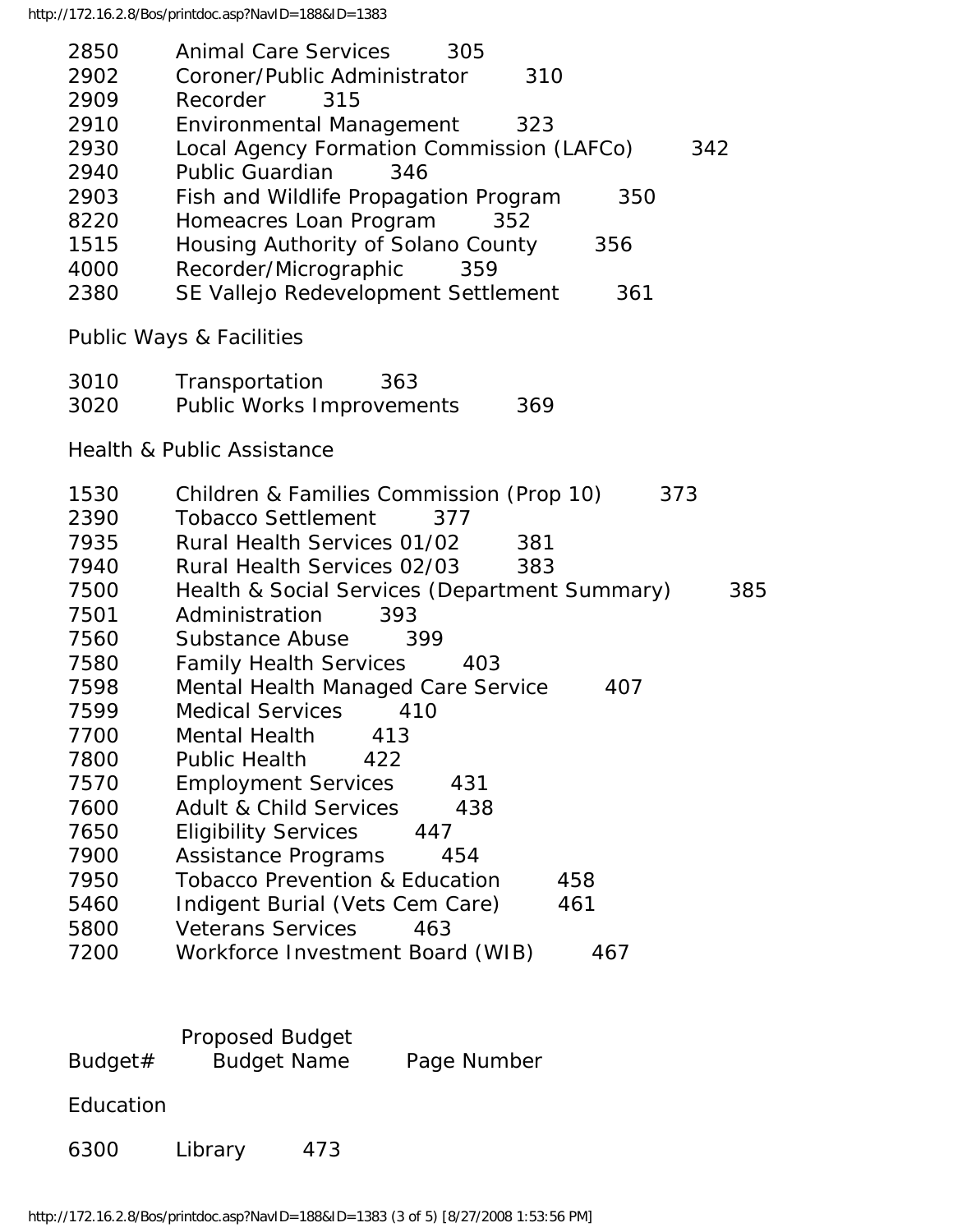http://172.16.2.8/Bos/printdoc.asp?NavID=188&ID=1383

| 6150 | Library Zone 1                        | 481 |     |     |
|------|---------------------------------------|-----|-----|-----|
| 6180 | Library Zone 2                        | 483 |     |     |
| 6166 | Library Zone 6                        | 484 |     |     |
| 6167 | Library Zone 7                        | 485 |     |     |
| 2280 | Library - Special Revenue             |     | 487 |     |
| 6200 | <b>Cooperative Extension Services</b> |     |     | 489 |

## Recreation

| 7000 | Parks & Recreation                 | 495 |     |
|------|------------------------------------|-----|-----|
| 7160 | Vallejo Veterans Memorial Building |     | 499 |

## Debt Service

| 8000 | Solano County Debt Service Fund<br>502            |     |
|------|---------------------------------------------------|-----|
| 8009 | Solano Financing H&SS Building & Improvement      | 503 |
| 8033 | 2001 Refunding COP-Debt Service<br>506            |     |
| 8013 | <b>Court Expansion/ACMS Debt Service</b><br>508   |     |
| 8015 | Jail Reroof & HVAC Retrofit Debt Financing<br>509 |     |
| 8034 | H&SS Administration/Refinance SPHF<br>511         |     |

## Contingencies

| 9301    | Appropriation for Contingencies-General Fund<br>513             |
|---------|-----------------------------------------------------------------|
| 9148    | Appropriation for Contingencies-FF Downtown Project<br>514      |
| 9124    | Appropriation for Contingencies-Public Facilities Fees<br>515   |
| 9116    | Appropriation for Contingencies-DA Asset Forfeiture Fund<br>516 |
| 9349    | Appropriation for Contingencies-Sub. Abuse/Crime Prev-Prop      |
| 36      | 517                                                             |
| 9369    | Appropriation for Contingencies-Child Support Services<br>518   |
| 9117    | Appropriation for Contingencies-Civil Processing Fees<br>519    |
| 9118    | Appropriation for Contingencies-Sheriff Asset Seizure<br>520    |
| 9125    | Appropriation for Contingencies-Sheriff Special Revenue         |
| Fund    | 521                                                             |
| 9119    | Appropriation for Contingencies-CJ Facility Temp Const          |
| Fund    | 522                                                             |
| 9120    | Appropriation for Contingencies-Courthouse Temp Const           |
| Fund    | 523                                                             |
| 9129    | Appropriation for Contingencies-Homeacres Loan Program<br>524   |
| 9115    | Appropriation for Contingencies-Recorder/Micropgraphic<br>525   |
| 9153    | Appropriation for Contingencies-Children & Families First-Prop  |
| 10      | 526                                                             |
| 9304    | Appropriation for Contingencies-County Library<br>527           |
| 9150    | Appropriation for Contingencies-Library Zone 1<br>528           |
| 9167    | Appropriation for Contingencies-Library Zone 7<br>529           |
|         | <b>Proposed Budget</b>                                          |
| Budget# | <b>Budget Name</b><br>Page Number                               |